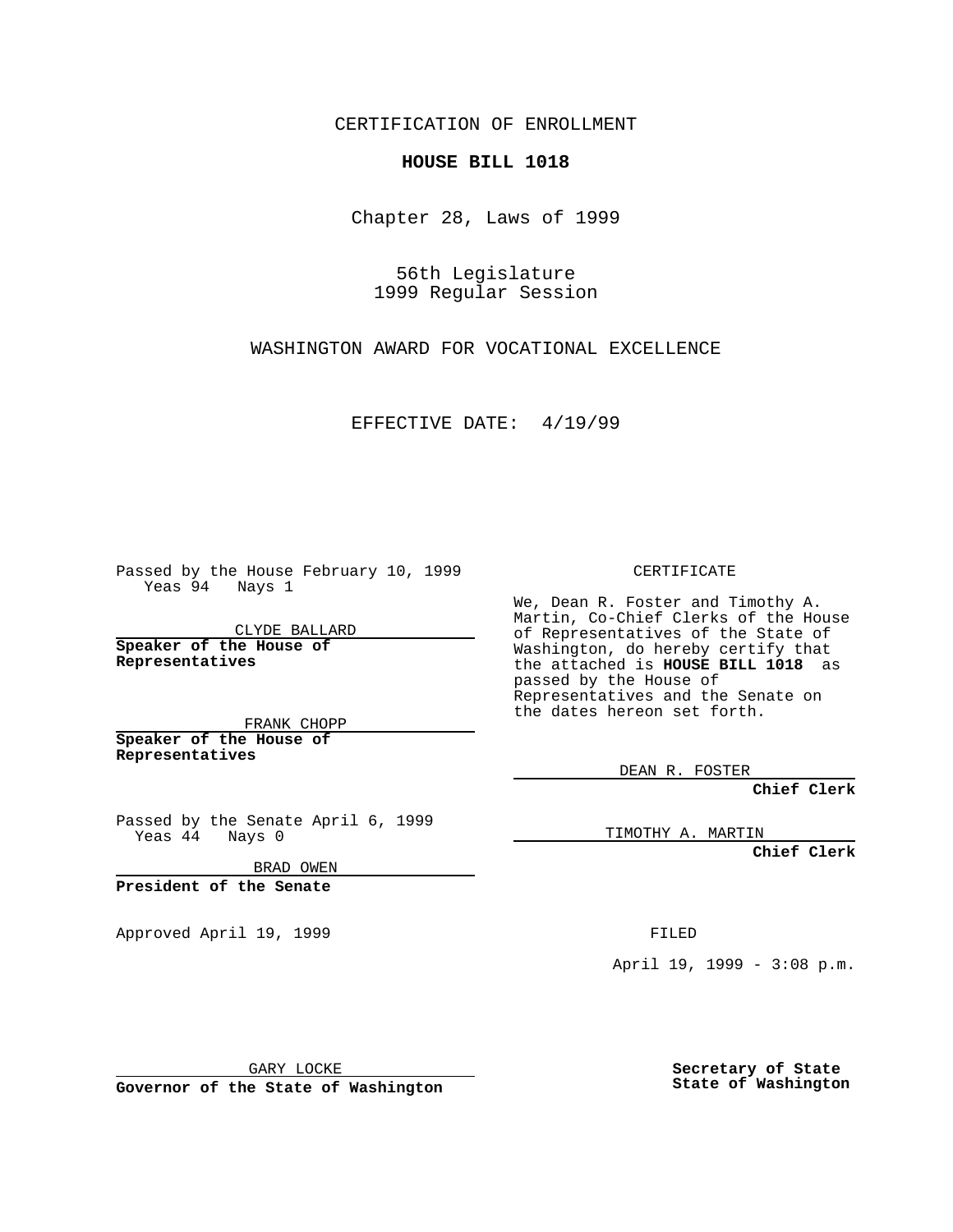## **HOUSE BILL 1018** \_\_\_\_\_\_\_\_\_\_\_\_\_\_\_\_\_\_\_\_\_\_\_\_\_\_\_\_\_\_\_\_\_\_\_\_\_\_\_\_\_\_\_\_\_\_\_

\_\_\_\_\_\_\_\_\_\_\_\_\_\_\_\_\_\_\_\_\_\_\_\_\_\_\_\_\_\_\_\_\_\_\_\_\_\_\_\_\_\_\_\_\_\_\_

Passed Legislature - 1999 Regular Session

**State of Washington 56th Legislature 1999 Regular Session**

**By** Representatives Carlson, Kenney, Radcliff, Sheahan, Dunn, Esser and Lantz

Prefiled 12/28/98. Read first time 01/11/1999. Referred to Committee on Higher Education.

1 AN ACT Relating to the Washington award for vocational excellence; 2 amending RCW 28C.04.545; and declaring an emergency.

3 BE IT ENACTED BY THE LEGISLATURE OF THE STATE OF WASHINGTON:

4 **Sec. 1.** RCW 28C.04.545 and 1995 1st sp.s. c 7 s 6 are each amended 5 to read as follows:

 (1) The respective governing boards of the public technical colleges shall provide fee waivers for a maximum of two years for those recipients of the Washington award for vocational excellence established under RCW 28C.04.520 through 28C.04.540 who received the award before June 30, 1994. To qualify for the waiver, recipients shall enter the public technical college within three years of 12 receiving the award. An above average rating at the ((vocational-13 technical institute)) technical college in the first year shall be required to qualify for the second-year waiver.

 (2) Students named by the work force training and education coordinating board after June 30, 1994, as recipients of the Washington award for vocational excellence under RCW 28C.04.520 through 28C.04.550 shall be eligible to receive a grant for undergraduate course work as authorized under RCW 28B.80.272.